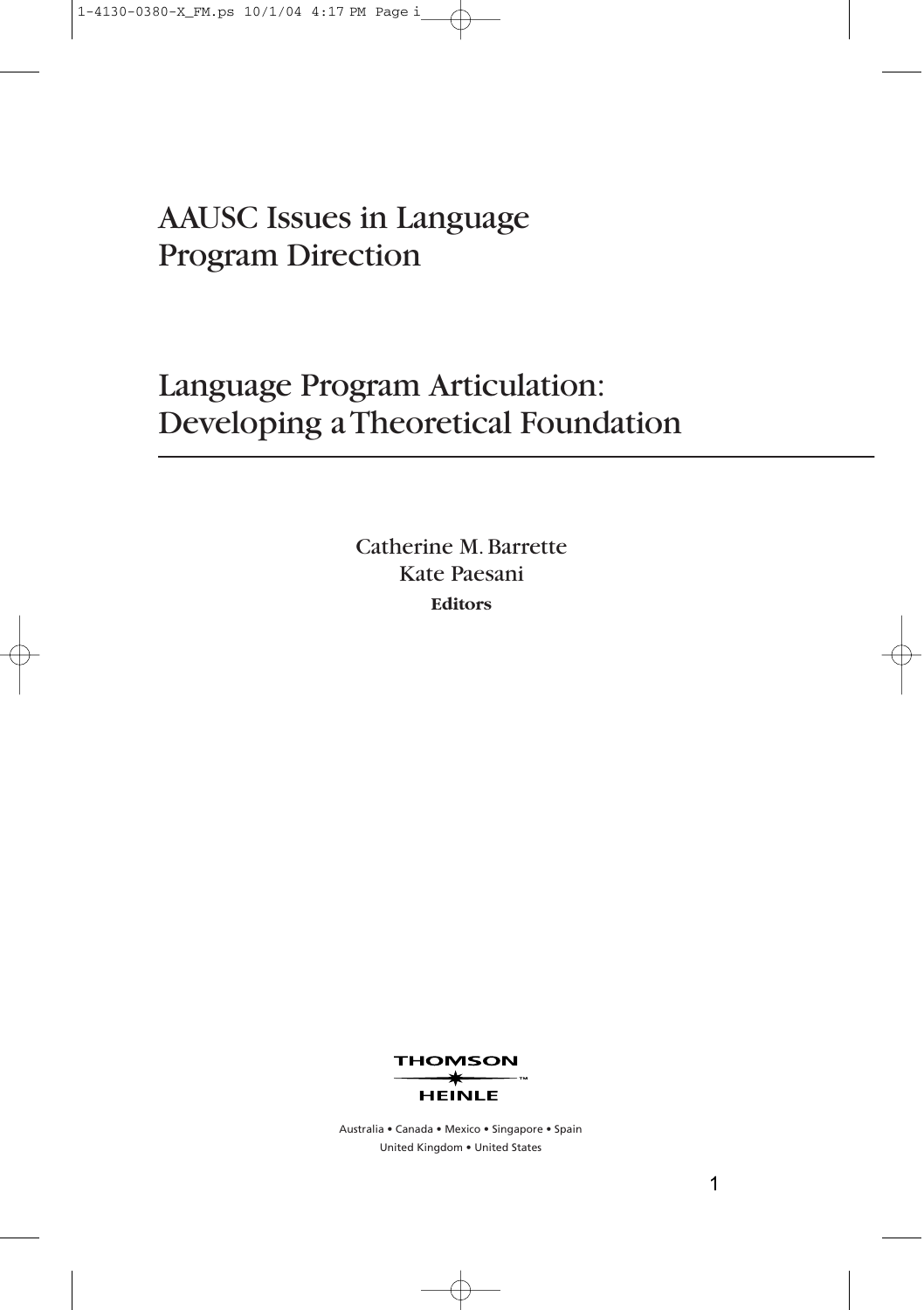#### **THOMSON** ∗ **HEINLE**

Publisher: Janet Dracksdorf Senior Assistant Editor: Heather Bradley Assistant Editor: Arlinda Shtuni Executive Marketing Manager: Lindsey Richardson Associate Marketing Manager: Rachel Bairstow

©2005 Thomson Heinle, a part of The Thomson Corporation. Thomson, the Star logo, and Heinle are trademarks used herein under license.

ALL RIGHTS RESERVED. No part of this work covered by the copyright hereon may be reproduced or used in any form or by any means—graphic, electronic, or mechanical, including photocopying, recording, taping,Web distribution, information storage and retrieval systems, or in any other manner—without the written permission of the publisher.

Printed in the United States of America

1 2 3 4 5 6 7 09 08 07 06 05 04

For more information about our products, contact us at: **Thomson Learning Academic Resource Center 1-800-423-0563** For permission to use material from this text or product, submit a request online at **http://www.thomsonrights.com.** Any additional questions about permissions can be submitted by email to **thomsonrights@thomson.com.**

Library of Congress Control Number: 2004112856

ISBN 1-4130-0380-X

Advertising Project Manager: Stacey Purviance Editorial Production Manager: Michael Burggren Manufacturing Manager: Marcia Locke Production Service/Compositor: GEX Publishing Services Cover/Text Printer: Malloy

**Thomson Higher Education 25 Thomson Place Boston, MA 02210-1202 USA**

**Asia (including India)**

Thomson Learning 5 Shenton Way #01-01 UIC Building Singapore 068808

#### **Australia/New Zealand**

Thomson Learning Australia 102 Dodds Street Southbank,Victoria 3006 Australia

#### **Canada**

Thomson Nelson 1120 Birchmount Road Toronto, Ontario M1K 5G4 Canada

#### **UK/Europe/Middle East/Africa**

Thomson Learning High Holborn House 50/51 Bedford Row London WC1R 4LR United Kingdom

#### **Latin America**

Thomson Learning Seneca, 53 Colonia Polanco 11560 Mexico D.F. Mexico

#### **Spain (includes Portugal)**

Thomson Paraninfo Calle Magallanes, 25 28015 Madrid, Spain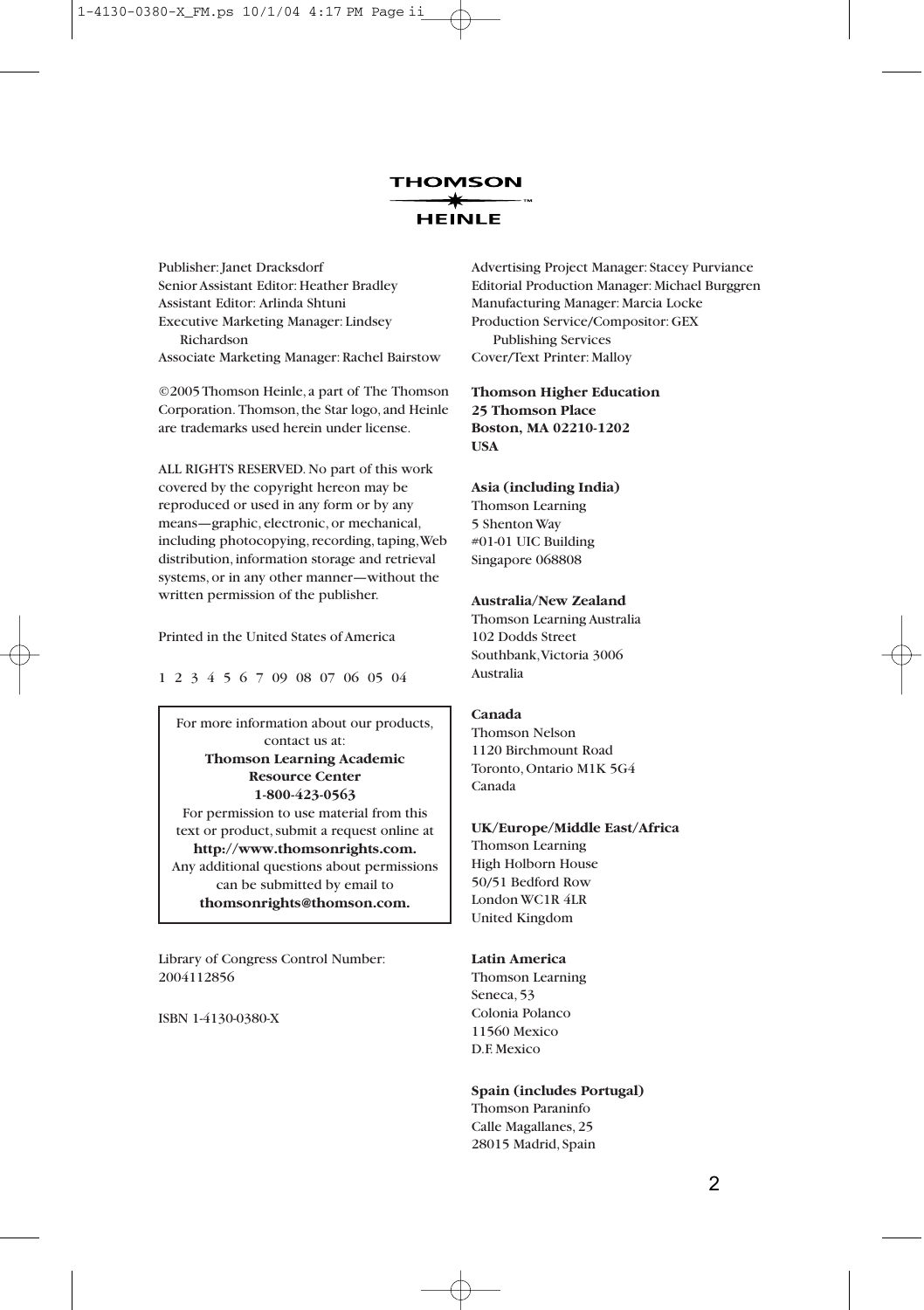## **Contents**

|                                                                                                              | $\mathbf{v}$   |
|--------------------------------------------------------------------------------------------------------------|----------------|
|                                                                                                              | vi             |
| Introduction: From Description to Theory                                                                     | vii            |
| Part One: Overall Models of Program Articulation                                                             | 1              |
| The Role of the Language Program Director<br>Within a Three-Dimensional Model of<br>Articulation             | $\overline{2}$ |
| The Theory of Constraints Thinking<br>Process: An Approach to the Challenges<br>of Curriculum Articulation   | 21             |
| Articulating Study Abroad: The Depth<br>Dimension                                                            | 44             |
| Part Two: Articulation, Curricular Content, and Instructional Delivery                                       | 59             |
| The Role of Special Focus Sections in the<br>Articulation of Language and Literature<br>Courses              | 60             |
| Articulating Foreign Language Writing<br>Development at the Collegiate Level:<br>A Curriculum-Based Approach | 78             |
| An Articulation Study of Post-Secondary<br>German Students: Results, Implications,<br>and Suggestions        | 94             |
| Part Three: Articulation and Learner Experience                                                              | 109            |
| Co-Construction and Articulation of Code<br>Choice Practices in Foreign Language                             | 110            |
|                                                                                                              | Classrooms     |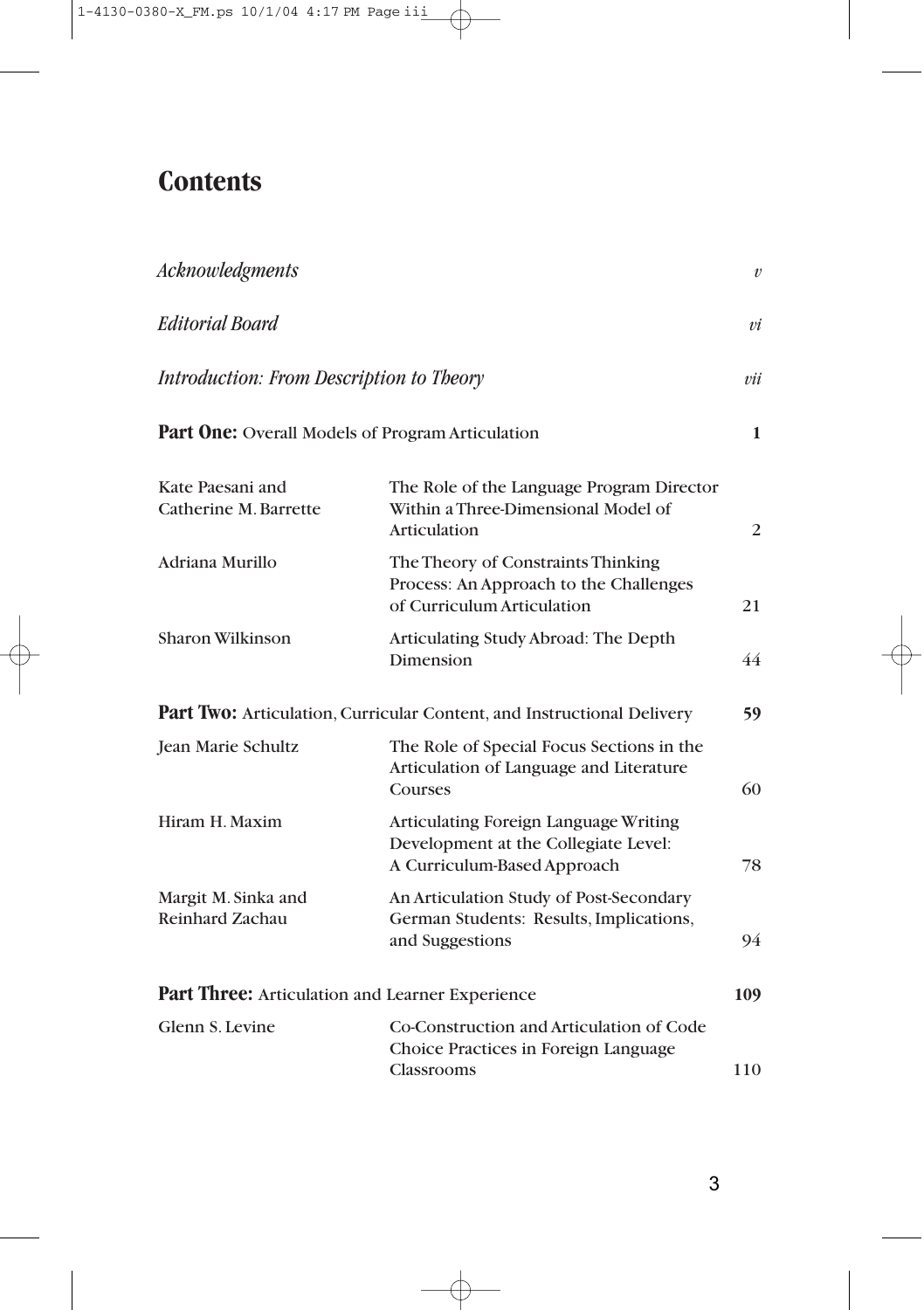| Diane Beelen Woody                                          | Language Program Articulation from the<br>Perspective of the Learner: Constructing<br>Coherence Through the Use of a Language<br>Learning Portfolio | 131 |
|-------------------------------------------------------------|-----------------------------------------------------------------------------------------------------------------------------------------------------|-----|
| Sally Sieloff Magnan,<br>Diana Frantzen, and<br>Robin Worth | Factoring in Previous Study of Other<br>Foreign Languages when Designing<br><b>Introductory Courses</b>                                             | 149 |
| <i>Contributors</i>                                         |                                                                                                                                                     | 172 |
| <b>AAUSC Style Sheet</b>                                    |                                                                                                                                                     | 175 |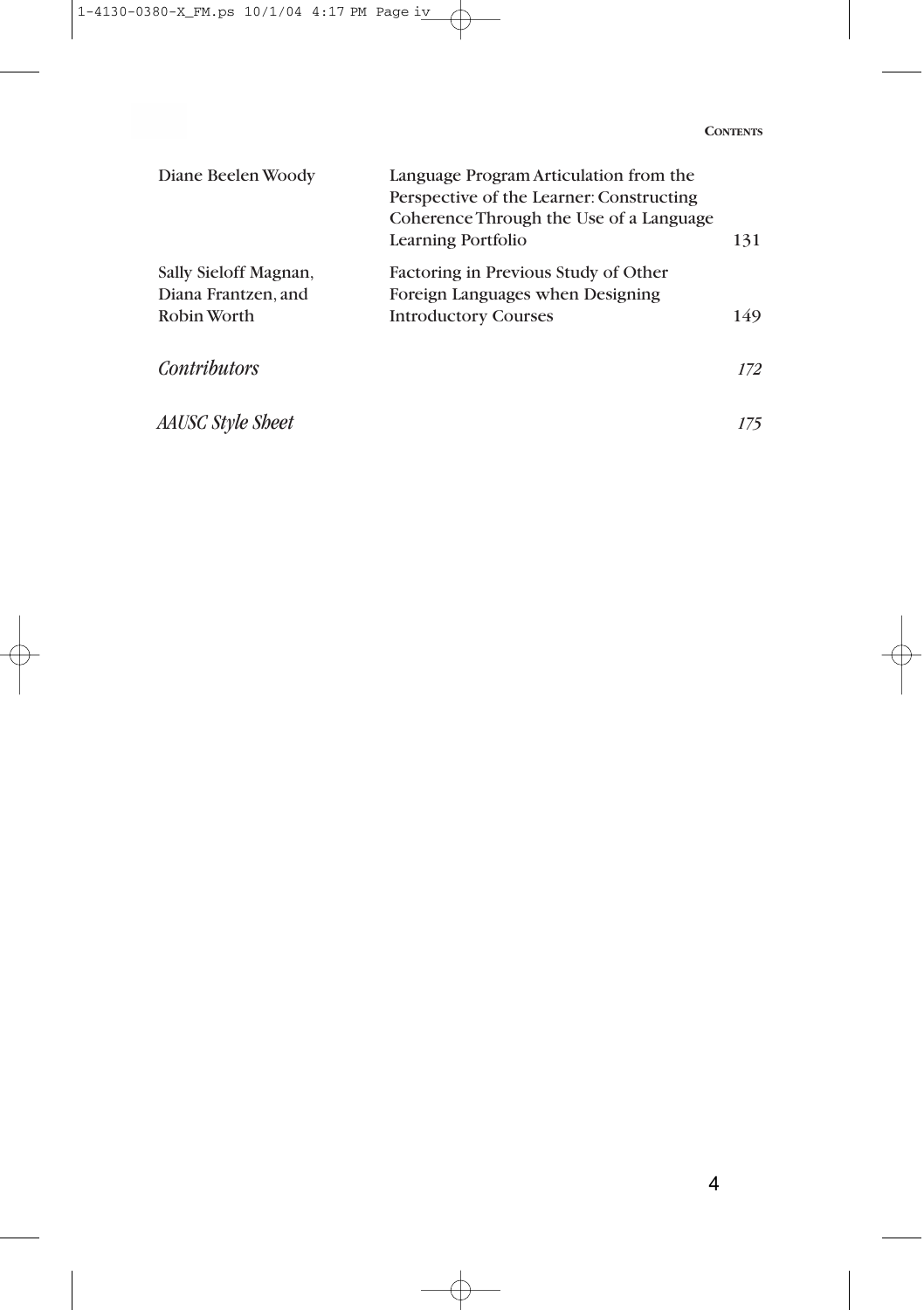### **Acknowledgments**

This year's volume in the annual AAUSC Issues in Language Program Direction series has benefited from the hard work and valuable input of numerous people.We are grateful for the support and guidance of the AAUSC Editorial Board as we explored the development of a theoretically based approach to articulation.We are especially indebted to Sally Magnan, the series editor, for her helpful, timely, and ample feedback through every phase of the editorial process.We also appreciate the time and expertise of the referees who reviewed submissions for this volume: Zsuzsi Abrams, Bruce Anderson, David Benseler, Diane Birckbichler, Heidi Byrnes, Kathy Corl, Katy Fraser, Caroline Grace, Alice Omaggio Hadley, Kathy Heilenman, Charles James, Celeste Kinginger, Carol Klee, Judy Liskin-Gasparro,Sally Magnan,Judy Muyskens,Ben Rifkin,Virginia Scott,Jay Siskin, Mary Wildner-Bassett, Albert Valdman,and Joel Walz.Our student assistants,Dana Armon and Adrina Garbooshian, have our gratitude for their diligent formatting and citation work.

We also wish to thank Thomson Heinle for its continued support of this annual series. In particular, we are grateful to Janet Dracksdorf, Publisher for World Languages,Heather Bradley,Senior Assistant Editor, Arlinda Shtuni, Assistant Editor, Kate Tully, Production Project Manager, Michael Burggren, Editorial Production Manager, and Jennifer Roehrig, Project Manager for GEX Publishing for their help in bringing this volume to press.

Lastly, we wish to thank the contributors who helped expand our own view of articulation,and the scholars and colleagues who have expressed interest in our work.We hope this volume will serve as a thought-provoking contribution to the field, and will help guide language departments as they seek principled and practical solutions to difficult issues related to articulation.

*Catherine M.Barrette* and *Kate Paesani* **Editors**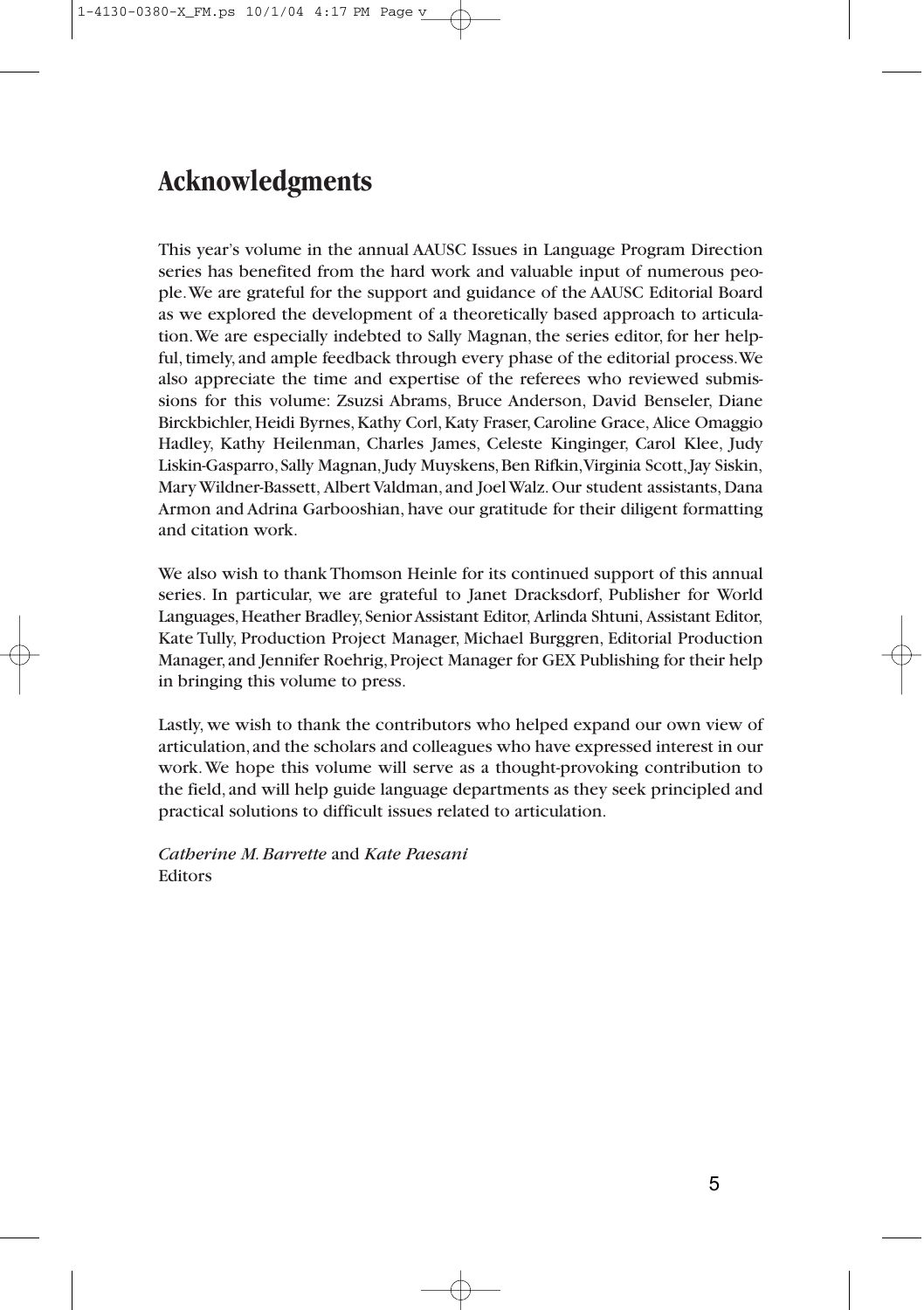### **Contributors**

**Catherine M. Barrette** (Ph.D., University of Arizona) is Associate Professor and Spanish Basic Course Director at Wayne State University. She is also co-author of the first-year college Spanish textbook *Impresiones*. She teaches undergraduate courses in Spanish language and graduate courses in applied linguistics. Her research interests include language program articulation, teacher training, and computer-assisted language learning. c.barrette@wayne.edu

**Diana Frantzen** (Ph.D.,Indiana University) is Associate Professor of Spanish and Director of the Spanish Language Program at the University of Wisconsin–Madison.She is also a primary faculty member of the Interdisciplinary Second Language Acquisition Ph.D.program. She teaches foreign language methods, applied Spanish linguistics, Spanish phonetics, and second language acquisition,and team-teaches a summer Advanced Placement seminar for high school Spanish teachers.She has published articles in numerous professional journals and contributed chapters to special interest volumes, including the 2001 AAUSC volume. Her research interests include analysis of meaning conveyed in grammatical structures (particularly in works of literature),acquisitional patterns in aspect and mood as evidenced in L2 writing,and vocabulary acquisition.dlfrantzen@wisc.edu

**Glenn S. Levine** (Ph.D.,University of Texas–Austin) is Assistant Professor of German and the German Language Program Director at the University of California–Irvine. His research interests include classroom codeswitching, simulation in the language classroom, bilingualism, language attrition, and incomplete acquisition. He is working on a monograph on the multilingual model of classroom code choice. glevine@uci.edu

**Hiram H. Maxim** (Ph.D., University of Texas–Austin) is Assistant Professor and Curriculum Coordinator in the Department of German at Georgetown University. He teaches at all levels in the undergraduate curriculum as well as the introductory graduate course on second language acquisition and language pedagogy.He also is closely involved in level coordination,language assessment,and graduate student teacher development.He is working on a longitudinal study that investigates textual borrowing practices of students in the German Department's content-oriented, task-based undergraduate curriculum "Developing Multiple Literacies."hhm2@georgetown.edu

**Sally Sieloff Magnan** (Ph.D., Indiana University), Pickard-Bascom Professor of French, oversees first- and fifth-semester French, directs the Language Institute, and co-directs the Interdisciplinary Second Language Acquisition Ph.D. program at the University of Wisconsin–Madison.She is Editor of *The Modern Language Journal*, Series Editor of the AAUSC's *Issues in Language Program Direction*, and co-author of the first-year French textbook program *Paroles*. She has published in numerous professional journals and has edited or co-edited volumes for the AAUSC, the Northeast Conference, and most recently Benjamins (*Pedagogical Norms for Second and Foreign Language Learning and Teaching*). She teaches courses at the graduate and undergraduate levels in methods, topics in second language acquisition, French language, and French immigration. She recently received the honor of Chevalier dans l'Ordre des Palmes Académiques from the French government. ssmagnan@wisc.edu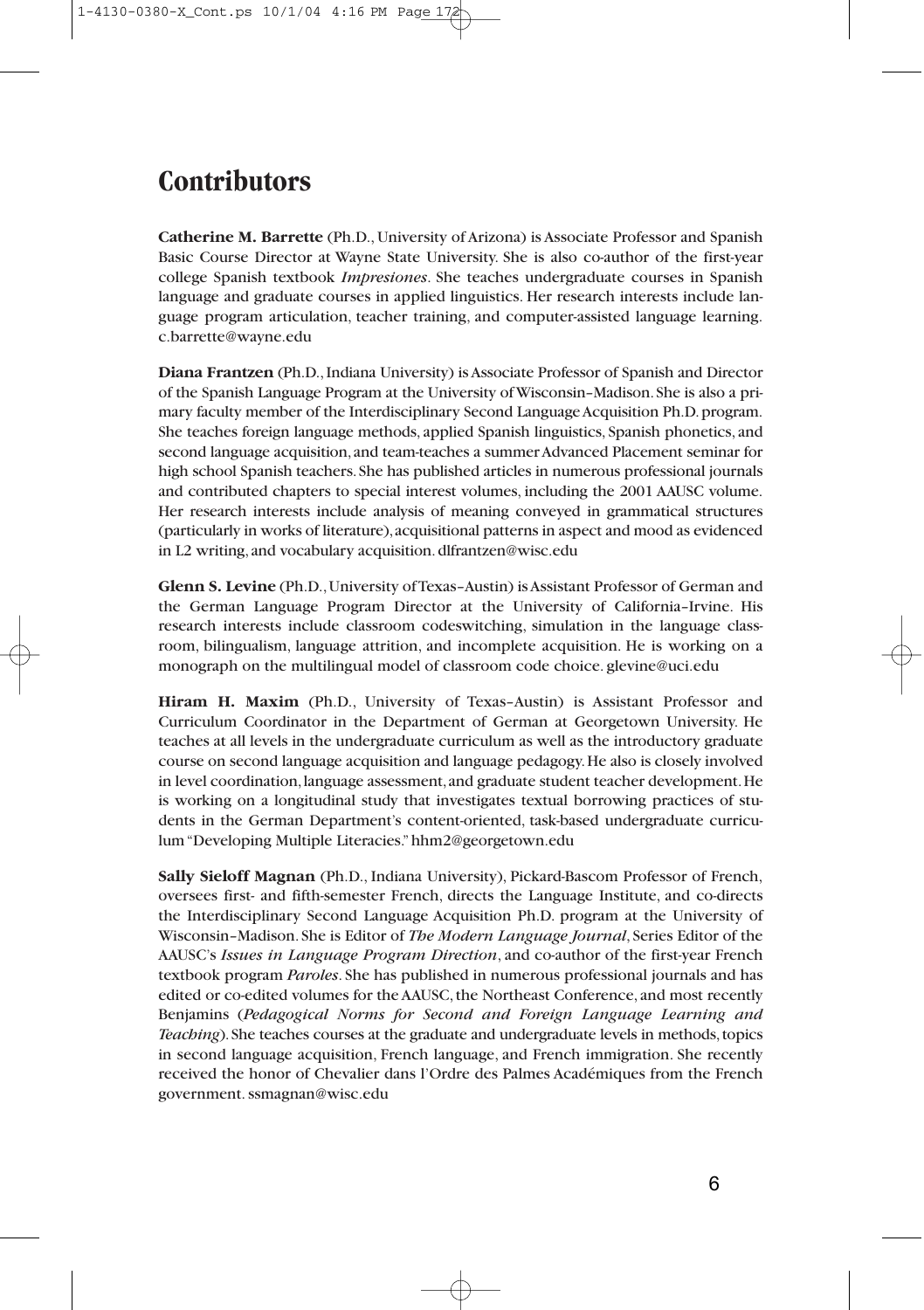#### **CONTRIBUTORS**

**Adriana Murillo** (M.B.A.,Wayne State University) has taught courses in Spanish language at Wayne State University and published various grammar and culture supplemental materials for all levels of instruction in Spanish. She is the operations manager for the foreign language division of Teacher's Discovery, a company that publishes supplemental educational materials.adrmur@yahoo.com

**Kate Paesani** (Ph.D., Indiana University) is Assistant Professor and French Basic Course Director at Wayne State University. She teaches courses in French language and linguistics, and co-directs the interdepartmental Master of Arts in Language Learning program. In addition to work on language program articulation,her research interests include proficiency and content across the curriculum, foreign language reading and writing, and the syntax and semantics of French past tense forms. k.paesani@wayne.edu

**Jean Marie Schultz** (Ph.D., University of California–Berkeley) directs the French Language Program at the University of California–Santa Barbara. Previously, she directed the Intermediate French Program at the University of California–Berkeley for sixteen years and served for two years as the academic coordinator for the Berkeley Language Center. She has written on foreign language writing and language-through-literature approaches to teaching. Her articles have appeared in the *Modern Language Journal*, *The French Review*, and in edited volumes. jmschultz@french-ital.ucsb.edu

**Margit Sinka** (Ph.D., University of North Carolina) is Professor of German and Head of the German Section at Clemson University.She teaches courses in intermediate German, composition and conversation, nineteenth- and twentieth-century prose and drama, German film, visual culture, and post-1945 German culture. She has presented and published on medieval German epics, medieval mysticism, nineteenth-century literature, genre studies (the German *Novelle* and *Kurzgeschichte*), pedagogy, twentieth-century prose, the Holocaust Memorial, Berlin studies, and post-1945 German film. From 2001 to 2004 she was the post-secondary southeast representative on the Executive Council of the American Association of German Teachers. smargit@clemson.edu

**Sharon Wilkinson** (Ph.D.,The Pennsylvania State University) is Associate Professor of French and Coordinator of the Basic French Program at West Virginia University. In addition to overseeing the first four semesters of the French program and mentoring the graduate teaching assistants in French, she offers courses in teaching methodology, research methodology,and all levels of French language and linguistics.Her research centers on study abroad and seeks to understand students' perspectives on their experiences overseas. She is looking forward to editing the 2006 AAUSC volume, which will look more closely at the implications of study abroad research for the foreign language curriculum, including the introductory language program. swilkin@wvu.edu

**Diane Beelen Woody** (Ph.D., University of Toronto) is Assistant Professor of French at York University in Toronto, Canada. She teaches courses in French literature, language, and culture. Her research interests include the transition to advanced second language learning, the teaching of writing skills to second language learners, technology-enhanced language learning, and eighteenth-century women writers. Her current projects are on the metaphors of language learning, and the use of electronic portfolios for L2 acquisition. She is also a member of a team of editors preparing a critical edition of the correspondence of Françoise de Graffigny. dwoody@yorku.ca